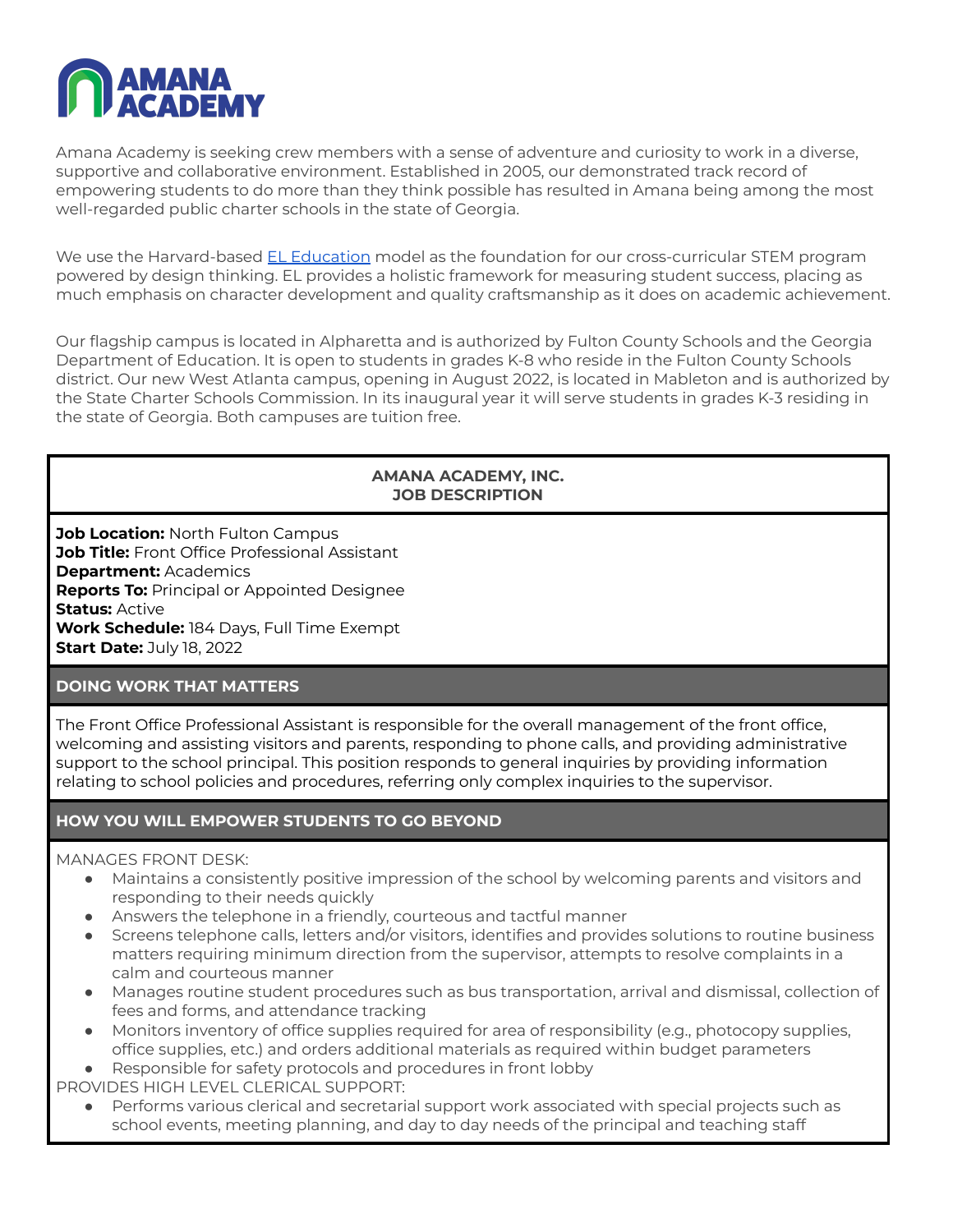- Maintains the school website calendar to include official business, meetings, conferences, and other events
- Prepares, types, and processes correspondence and other documents to ensure accuracy, completeness, and responds to requests and correspondence on own initiative and as directed by supervisor
- Creates, maintains, and manipulates data (e.g., forms, spreadsheets, databases, graphics, etc.) to gather information and generate reports
- Receives, sorts, and distributes school mail and deliveries in an accurate and timely manner; Ensures that all mail received is forwarded to the appropriate person and/or destination; Collects and prepares outgoing mail for the department
- Maintains school contact lists of all school personnel and all related directories (internal school directory, public staff list, school map, classroom nameplates, etc)
- Maintains Student and Staff identification badges
- Updates and maintains general parent and student information and forms as directed by various departments for distribution in the front office and/or school website
- Assists in arranging school field trips, to include booking events, scheduling transportation and collecting payment and permission forms from parents or guardians
- Schedules and maintains schools shared spaces such as conference rooms, meeting spaces and classrooms, ensuring proper equipment is available and set up as required/requested

FACILITY SUPPORT:

- Maintains current vendor contact information
- Monitors facility requests from school staff and arranges follow-up action needed, (e.g., repairs, climate control, classroom furniture and equipment requests, etc.)
- Communicates daily janitorial needs to custodial staff as needed

# **ADDITIONAL RESPONSIBILITIES**

Performs other duties as assigned by the appropriate administrator

# **WHAT YOU NEED TO SUCCEED**

- Education: High School Diploma or GED required
- Certification/Licensure: None required, must be willing to acquire additional training as needed
- Experience: 2+ years of clerical/administrative work experience preferred
- Knowledge/Skills/Abilities:
	- o Proficient in Microsoft Office and Google Suite
	- o Must be able to successfully manage multiple tasks, projects, responsibilities
	- o Ability to work independently, exercise sound judgment and handle confidential information
	- o Excellent organizational skills and customer service skills
	- o Excellent communication skills both written and verbal

# **HOW YOU WILL GO BEYOND**

### ● **Working Conditions for Amana's Alpharetta campus**:

- Amana's flagship campus is located in a renovated shopping plaza, minutes from Alpharetta City Center and City Hall
- The building sits adjacent to 92-acre Wills Park, and teachers are expected to integrate this beautiful resource into daily activities, classroom instruction and expedition work where possible. Amenities include:
	- Walking Trails
	- An outdoor classroom
	- Playgrounds and fields for recess
	- Public art displays
- Staff must be comfortable teaching and leading students in both an indoor and outdoor setting.